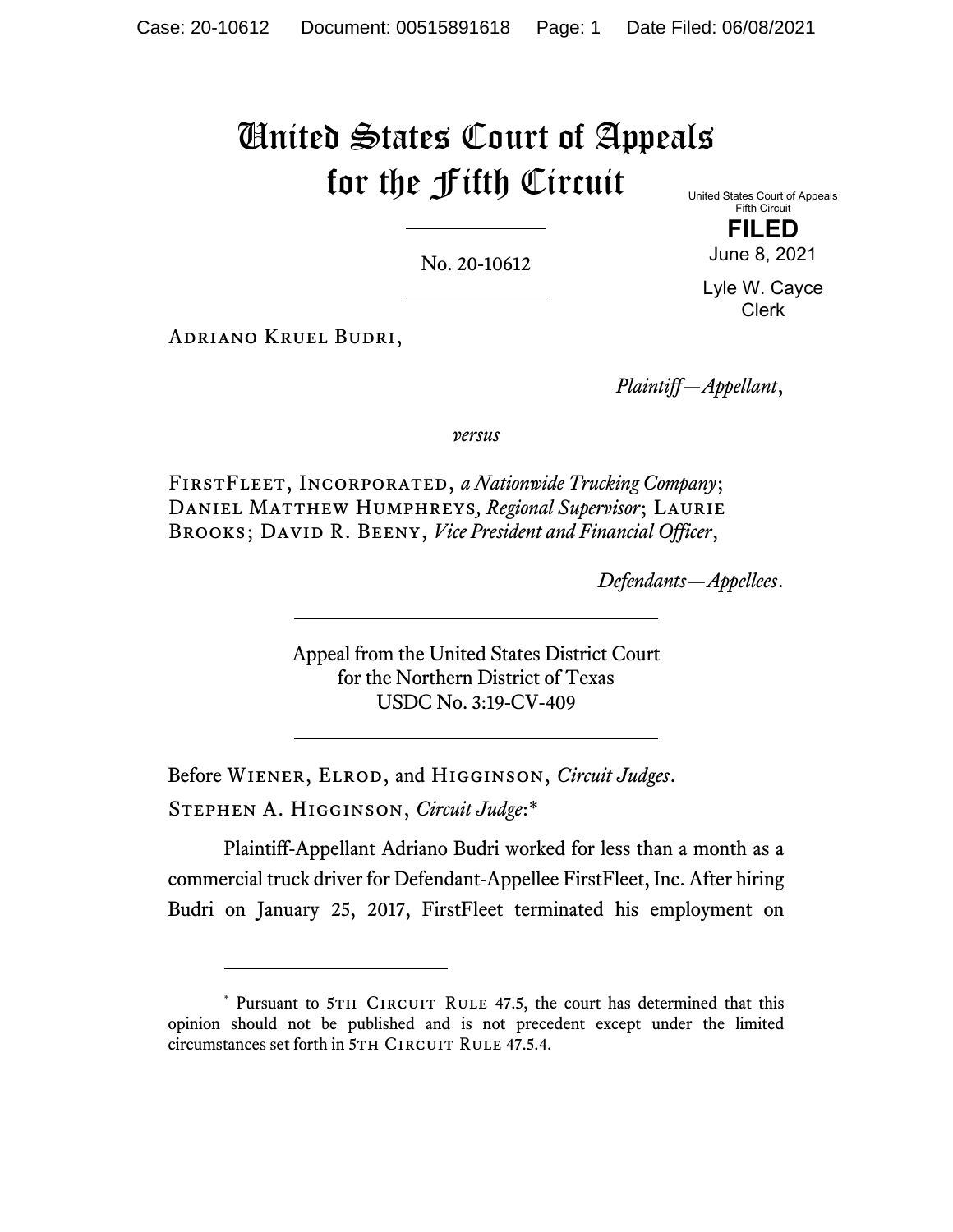February 21, 2017. Budri claims that he was fired because he refused to engage in illegal activities at FirstFleet's behest. He also claims that FirstFleet provided false and disparaging information about him to a reporting agency that collects and provides employee referrals for trucking companies. FirstFleet denies these claims and insists that it legitimately terminated Budri's employment.

This is not the first time this court has considered Budri's grievances against FirstFleet stemming from his brief employment and subsequent termination in early 2017. Recently, this court recounted the tangled procedural history between Budri and FirstFleet and described the vexatious and bad-faith litigation strategy that Budri has pursued against FirstFleet and the other individual defendants named here. *Budri v. Admin. Rev. Bd.*, --- F. App'x ----, No. 20-60574, 2021 WL 1726818, at \*1-3, \*5-8 (5th Cir. Apr. 30, 2021) (per curiam) [hereinafter "April 30 Decision"] (describing Budri's "complete lack of respect for the legal process"). In addition to denying his petition for review, the court issued a detailed order restricting Budri's ability to make future filings in this court. *Id.* at \*9.

We do not retread that ground here. Instead, we provide a limited procedural history of the present appeal in order to orient our decision.

I

The present case relates to Budri's second complaint (of six) to the Department of Labor's Occupational Safety and Health Administration ("OSHA"). As described in the April 30 Decision:

While his first complaint was pending before the ALJ, Budri filed a second OSHA complaint on January 23, 2018, which also was dismissed by OSHA and, on June 26, 2018, by ALJ Price. Initially, on March 25, 2019, the [Administrative Review Board (ARB)] affirmed the ALJ's dismissal of the complaint, concluding the claim was not timely filed within 180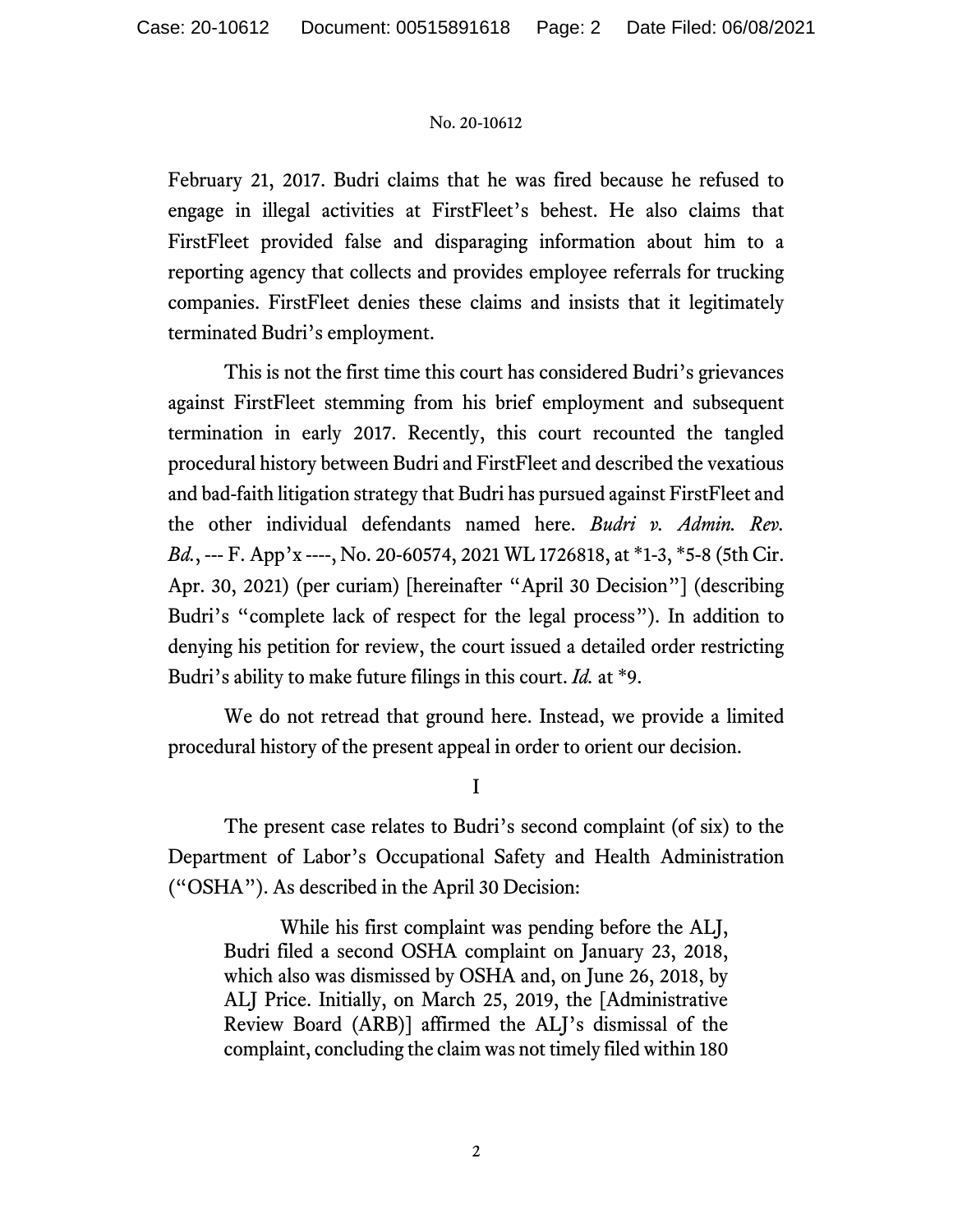days of Budri's discovery of the alleged violation, and thus, was untimely. Later, however, on July 30, 2019, the ARB vacated its March 25, 2019 decision for lack of jurisdiction, having discovered that Budri had timely filed suit in federal district court on February 19, 2019, that is, while the ARB appeal was pending. On October 29, 2019, the district court dismissed Budri's suit, and, on December 18, 2019, we dismissed his appeal for want of prosecution.

*Id.* at \*2 (citations omitted); *see also Budri v. Admin. Rev. Bd.*, 825 F. App'x 178, 179-80 (5th Cir. 2020) (per curiam).

 This appeal arises out of the federal district court suit filed on February 19, 2019. In his operative complaint, Budri asserts a variety of claims against FirstFleet and three FirstFleet employees, all flowing from the same general dispute relating to Budri's brief employment at FirstFleet.<sup>1</sup> The defendants moved to dismiss the complaint for lack of subject matter jurisdiction under Federal Rule of Civil Procedure 12(b)(1) and for failure to state a claim under Rule 12(b)(6). The magistrate judge recommended the motion be granted in full. On October 29, 2019, the district court adopted that recommendation, dismissing some claims without prejudice for lack of subject matter jurisdiction and the remainder of the claims with prejudice for failure to state a claim.

 Two days later, on October 31, 2019, Budri filed a notice of appeal stating his intent to appeal the district court's order granting the defendants' motion to dismiss. That appeal was docketed in this court as Case No. 19- 11203. Shortly thereafter, on November 7, 2019, this court ordered Budri to sign his notice of appeal, which he had not done upon submitting it to this

<sup>&</sup>lt;sup>1</sup> Most prominently, Budri asserts claims under the Surface Transportation Assistance Act of 1982, 49 U.S.C. § 31105; the Fair Labor Standards Act of 1938, 29 U.S.C. §§ 201-19; and the Fair Credit Reporting Act, 15 U.S.C. §§ 1681-1681x.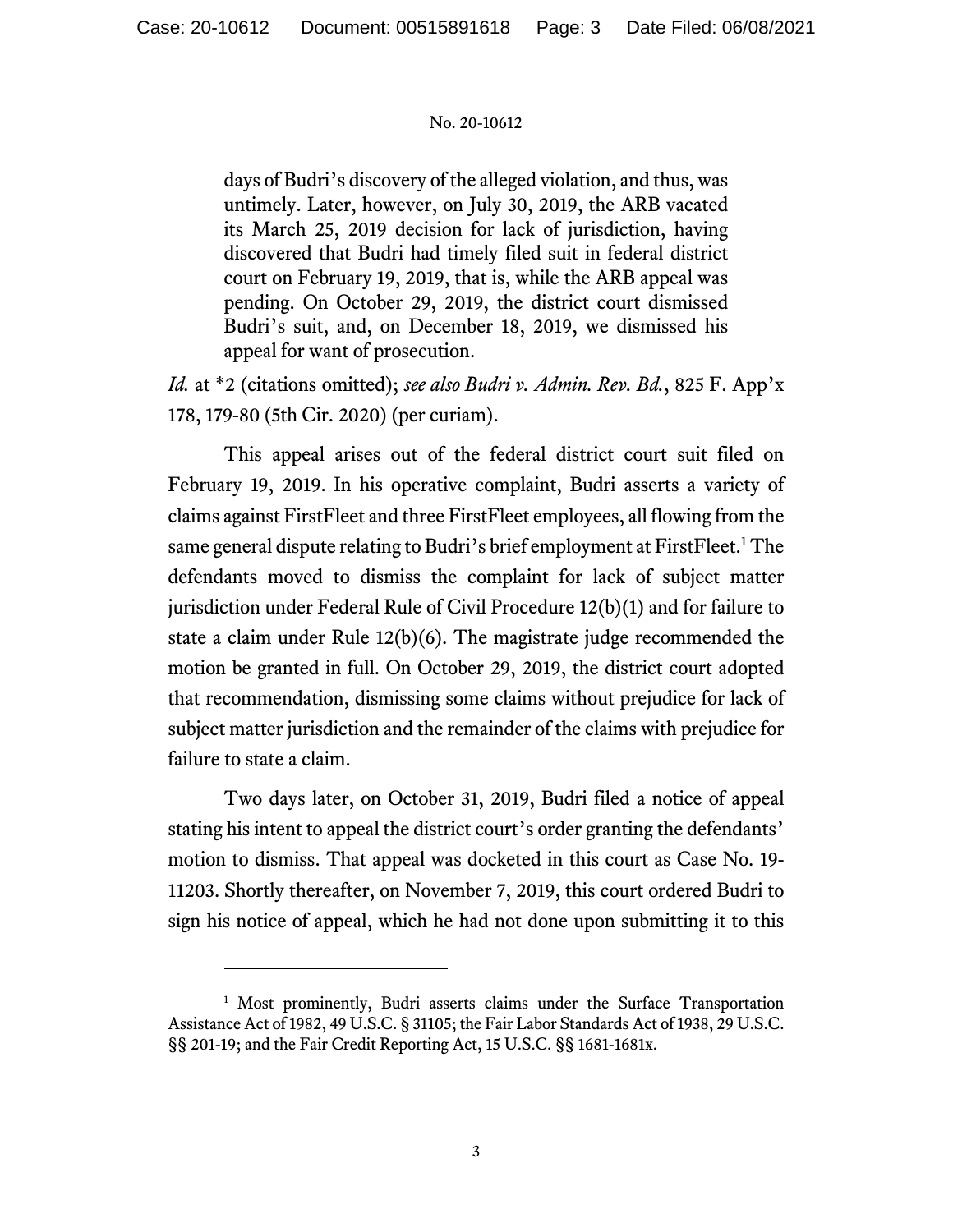court. On December 18, 2019, after Budri failed to comply with the court's order, the appeal was dismissed for want of prosecution. *Budri v. FirstFleet, Inc.*, No. 19-11203, 2019 WL 8645418, at \*1 (5th Cir. Dec. 18, 2019). This was the dismissal noted by the court in the excerpt above. *Budri v. Admin. Rev. Bd.*, --- F. App'x ----, No. 20-60574, 2021 WL 1726818, at \*2 & n.11 (5th Cir. Apr. 30, 2021).

 Overlappingly, on November 13, 2019, Budri filed in the district court a motion pursuant to Federal Rule of Civil Procedure 59(e) seeking to alter or amend the district court's final judgment dismissing his case. On December 3, 2020, the district court denied the motion. That same day, Budri filed a new notice of appeal that described his intent to appeal the district court's order denying his Rule 59(e) motion. That appeal was docketed as Case No. 20-10612—the case now before us.

## II

 "Reconsideration of a judgment after its entry is an extraordinary remedy that should be used sparingly." *Templet v. HydroChem Inc.*, 367 F.3d 473, 479 (5th Cir. 2004) (citation omitted). Accordingly, this court has held that a motion under Rule 59(e) "is not the proper vehicle for rehashing evidence, legal theories, or arguments that could have been offered or raised before the entry of judgment." *Id.* (citing *Simon v. United States*, 891 F.2d 1154, 1159 (5th Cir. 1990)). "Rather, Rule 59(e) 'serve[s] the narrow purpose of allowing a party to correct manifest errors of law or fact or to present newly discovered evidence.'" *Id.* (alteration in original) (quoting *Waltman v. Int'l Paper Co.*, 875 F.2d 468, 473 (5th Cir. 1989)). We thus review the denial of a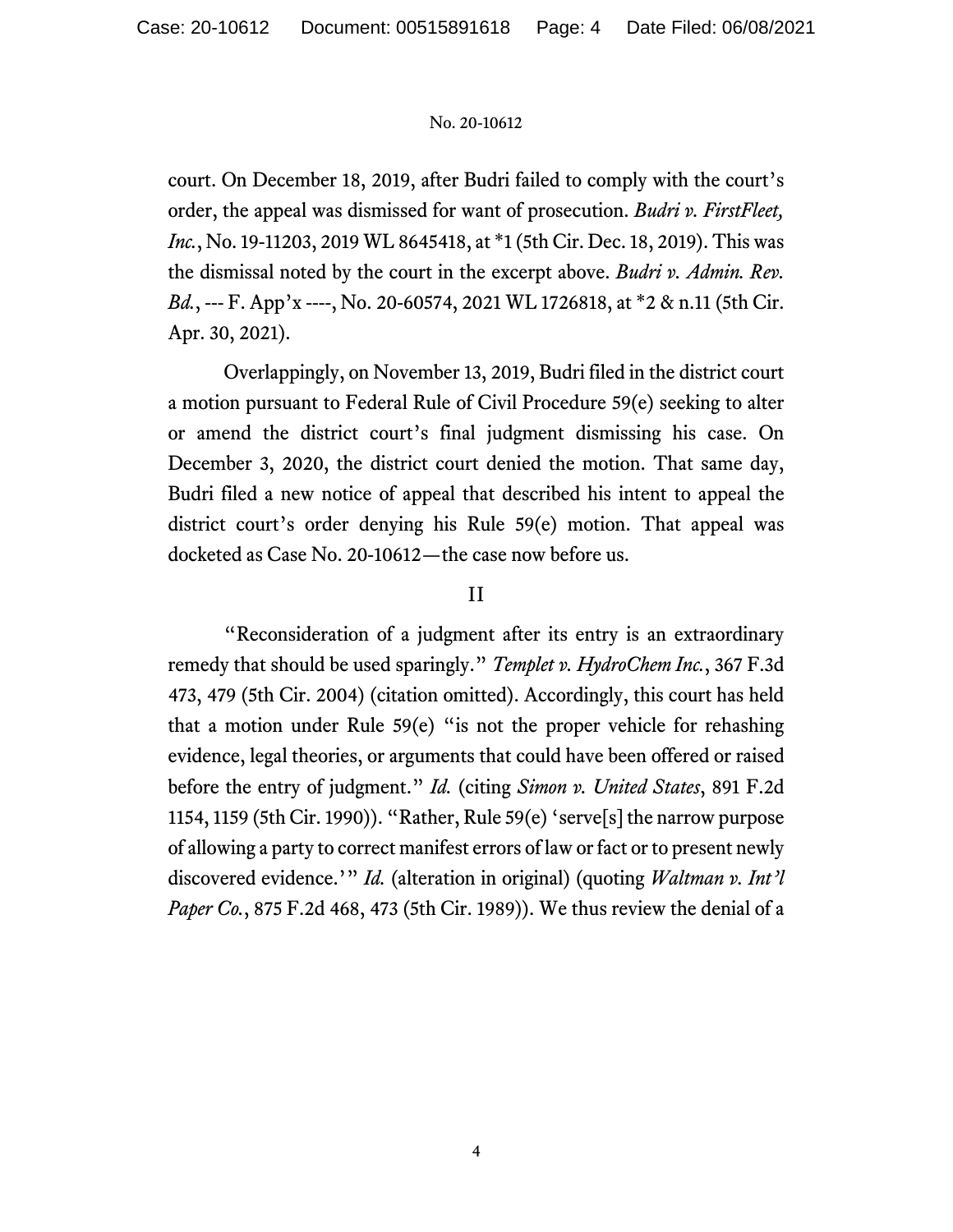Rule 59(e) motion for reconsideration for abuse of discretion. *In re Life Partners Holding, Inc.*, 926 F.3d 103, 128 (5th Cir. 2019).2

 Neither in his motion for reconsideration before the district court nor in his briefing here has Budri identified a manifest error of law or fact, or newly discovered evidence, that demonstrates the district court abused its discretion in denying Budri the "extraordinary remedy" of amending its final judgment. *See Templet*, 367 F.3d at 479. Instead, as the district court explained in its thorough opinion denying Budri's motion for

<sup>&</sup>lt;sup>2</sup> Budri's notice of appeal in this case refers only to the district court's order denying his Rule 59(e) motion for reconsideration; it does not mention the order granting the Defendants-Appellees' motion to dismiss, the resulting final judgment entered on October 29, 2019, nor his first notice of appeal. Although Budri's briefing to us appears to focus on the motion to dismiss, we lack jurisdiction to review that order as part of this appeal and thus limit our review to the district court's order denying Budri's Rule 59(e) motion for reconsideration. An appellant must "designate the judgment, order, or part thereof being appealed" in the notice of appeal. FED. R. APP. P.  $3(c)(1)(B)$ . That requirement is jurisdictional. *Gonzalez v. Thaler*, 565 U.S. 134, 147 (2012). In certain circumstances, where an appellant designates only a motion for reconsideration in his notice of appeal, we may still exercise jurisdiction to review the unspecified underlying order when, above all, the appellee "could fairly infer" that the appellant intended to appeal the underlying order. *See Wiener, Weiss & Madison v. Fox*, 971 F.3d 511, 514-16 (5th Cir. 2020).

For two reasons, however, we do not think it is appropriate to apply that "liberal construction," *id.* at 515, to Budri's notice of appeal in this case. First, Budri *did* file a separate notice of appeal that specifically designated the motion to dismiss order and the accompanying final judgment, and that appeal was docketed in this court as a separate case. *See Budri v. FirstFleet, Inc.*, No. 19-11203, 2019 WL 8645418, at \*1 (5th Cir. Dec. 18, 2019). This demonstrates that Budri understood how to properly notice and appeal that specific ruling. Nevertheless, Budri failed to pursue that appeal and the case was dismissed. *Id.* Second, "[b]y focusing on notice, as opposed to strict construction of mechanical rules, we seek to discourage appellees' games of 'gotcha' while insisting on appellants' abidance with the spirit of the Federal Rules of Appellate Procedure." *Wiener*, 971 F.3d at 515 n.9. As discussed above and as exhaustively detailed by the court in the April 30 Decision, Budri has demonstrated no regard for the spirit of the Rules; we will thus not excuse his failure to adhere to their letter.